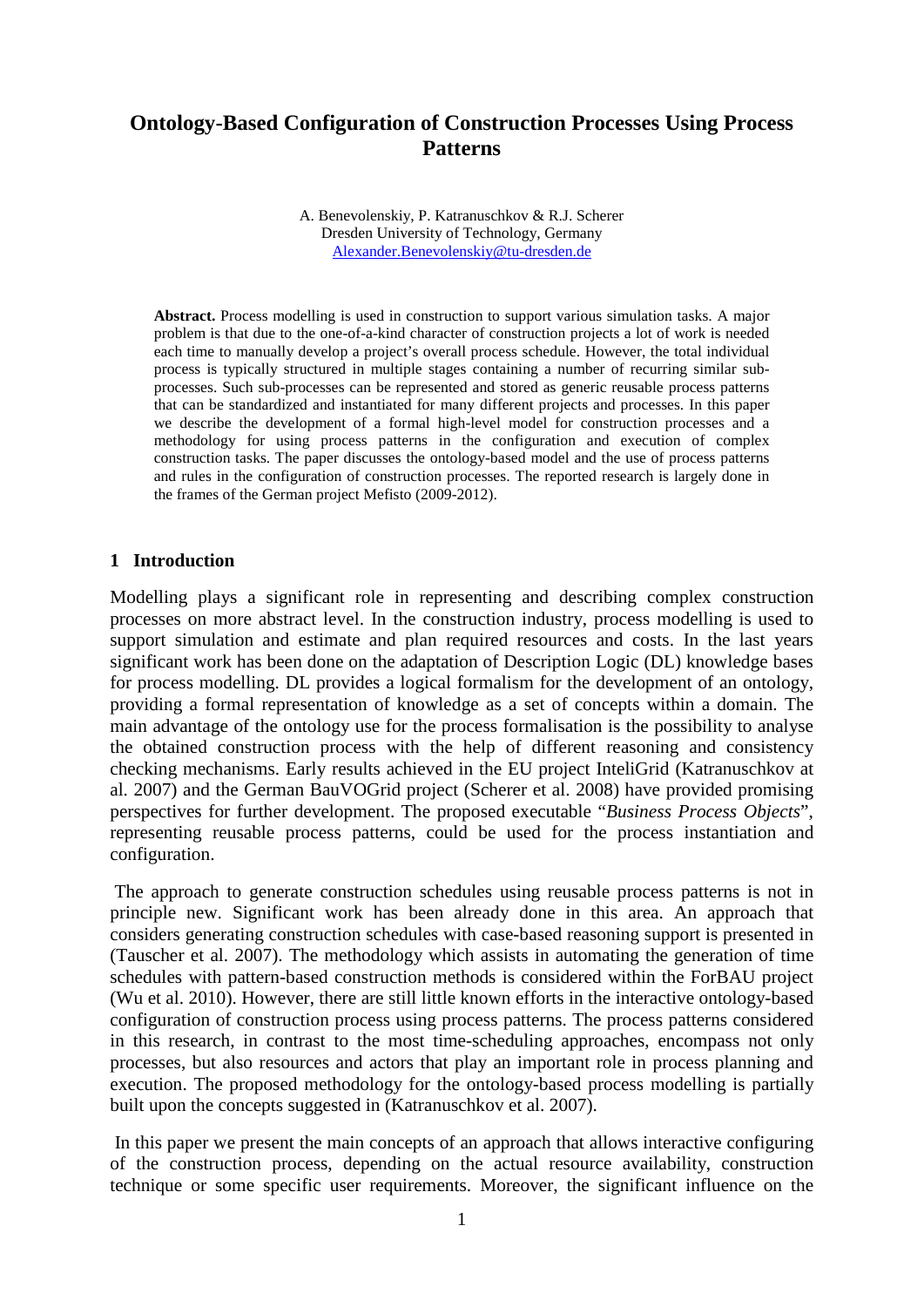configuration process has a strategic knowledge, which refines processes in accordance to an overall plan. The designed system should support semi-automatic process generation and configuration. The presented research is part of the ongoing German research project Mefisto (2009-2012), which aims to develop a Management Information System to support decision making on different management levels in construction projects (Scherer et al. 2010).

## **2 Background**

Our work is based on ontologies formalized in OWL (W3C 2004), the Web Ontology Language based on Description Logics (DLs). DLs are a family of knowledge representation formalisms that can be used to represent and reason about classes of individuals and relations between such classes in a formally understood way (Baader et al. 2003).

Nowadays ontologies are widely used. Originally the term "ontology" comes from philosophy, where it aims to represent the world using its objects and connections between them. The definition of ontology in computer science is quite similar. Here ontology serves as a formal representation of a set of concepts within a domain and the relationships between those concepts. One of the reasons why computer scientists use ontology is that this representation can be processed by a computer. The real representation is usually very complex and consists of a lot of details that aren't necessary for the concrete goal, and therefore it has to be simplified and abstracted in such a way, that it can be understood by a machine.

An ontology typically describes concepts (classes), instances (individuals) and relations between them. Of course the concrete realization depends on the language in which ontology is expressed, but these elements are common for all realizations. Usually relations in an ontology are represented through the hierarchy of classes, but they are not restricted just by them. Ontology is encoded using ontology description languages. Currently there are three main languages that can be used for that purpose: XML, RDF and OWL. All of them have different expressive power but have well-defined syntax, which makes them processable by computers. A good introduction to Semantic Web concepts and an overview of the ontology languages can be found in (Antoniou & Van Harmelen. 2004). A short comparison of these languages is presented in Table 1 below.

|                         | XML    | XML Schema | RDF(S) | OWL    |
|-------------------------|--------|------------|--------|--------|
| Class expressions       |        |            |        | $^{+}$ |
| Cardinality constraints | $^{+}$ | $+$        |        | $+$    |
| Data types              |        | $^{+}$     | $^{+}$ | $^{+}$ |
| Enumerations            | $^{+}$ | $^{+}$     |        | $^{+}$ |
| Equivalence             |        |            |        | $^{+}$ |
| Extensibility           |        |            | $^{+}$ | $^{+}$ |
| Inheritance             |        |            | $+$    | $^{+}$ |
| Formal semantics        |        |            | $^{+}$ | $^{+}$ |

Table 1. Comparison of the expressive power of the different description languages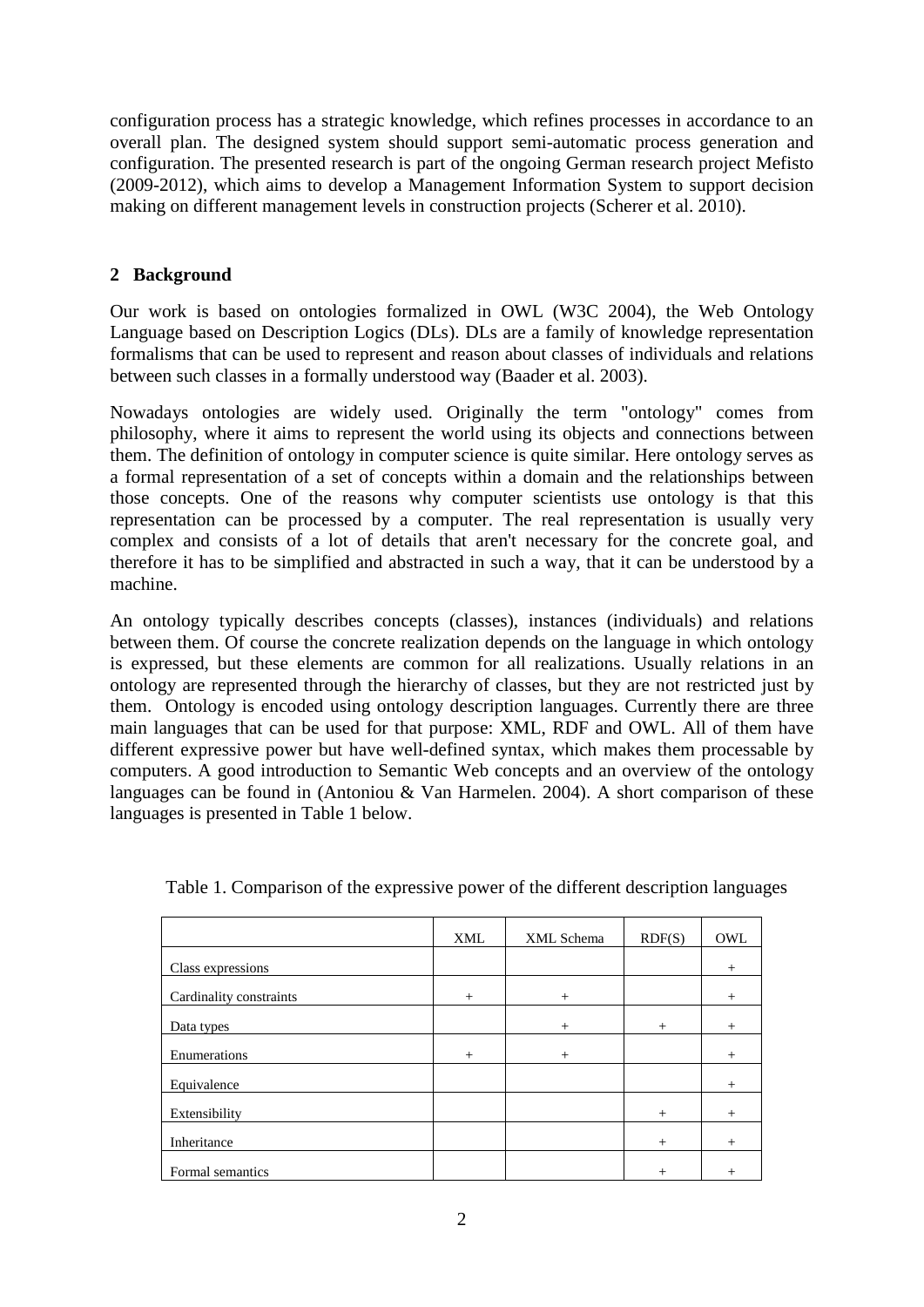## **3 System Architecture**

The main idea of the proposed approach is in the development and use of two separate but inter-related ontologies, i.e. (1) a *Process Pattern Ontology* and (2) a *Process Instance Ontology*, so that the process patterns from the first ontology can be used in many different construction processes represented by specific instantiations of the second ontology. Both ontologies are described by a common set of concepts in order to support their interaction. To work with the ontologies the Jena framework (Open Source Semantic Web Framework for Java) is used. It provides a programmatic environment for RDF, RDFS and OWL and includes a rule-based inference engine. In our work we consider additionally the possibility to use external Java-based rule engines, such as Drools (Bali 2009) or Jess (Friedman-Hill 2003), however this requires a transformation of the ontological description of the process into the appropriate rule-engine format. The ontological models are queried through SPARQL, an RDF query language. Pattern retrieval is also realized with the help of SPARQL, enabling the dynamic binding of search attributes/concepts.



The suggested overall system architecture is shown on Figure 1 below.

Figure 1: Principal system architecture

In order to interact with other domain models we have defined corresponding concepts in our ontologies. Moreover, for the case of the standard Building Information Model (BIM) we keep the structure of these concepts similar to the original on's defined in IFC (ISO PAS 16739) data model; therefore we have in our ontologies concepts like *IfcBuilding*, *IfcStorey*, *IfcMaterial, IfcColumn* and so on. By querying the concrete data models we can not only instantiate these concepts but also obtain various additional topological and structural dependencies, such us: "All *IfcStorey* elements in an *IfcBuilding*", "How many *IfcColumn* elements are in one specific *IfcStorey*", "Which *IfcElements* are between axes *A* and B on *IfcStorey X*" etc.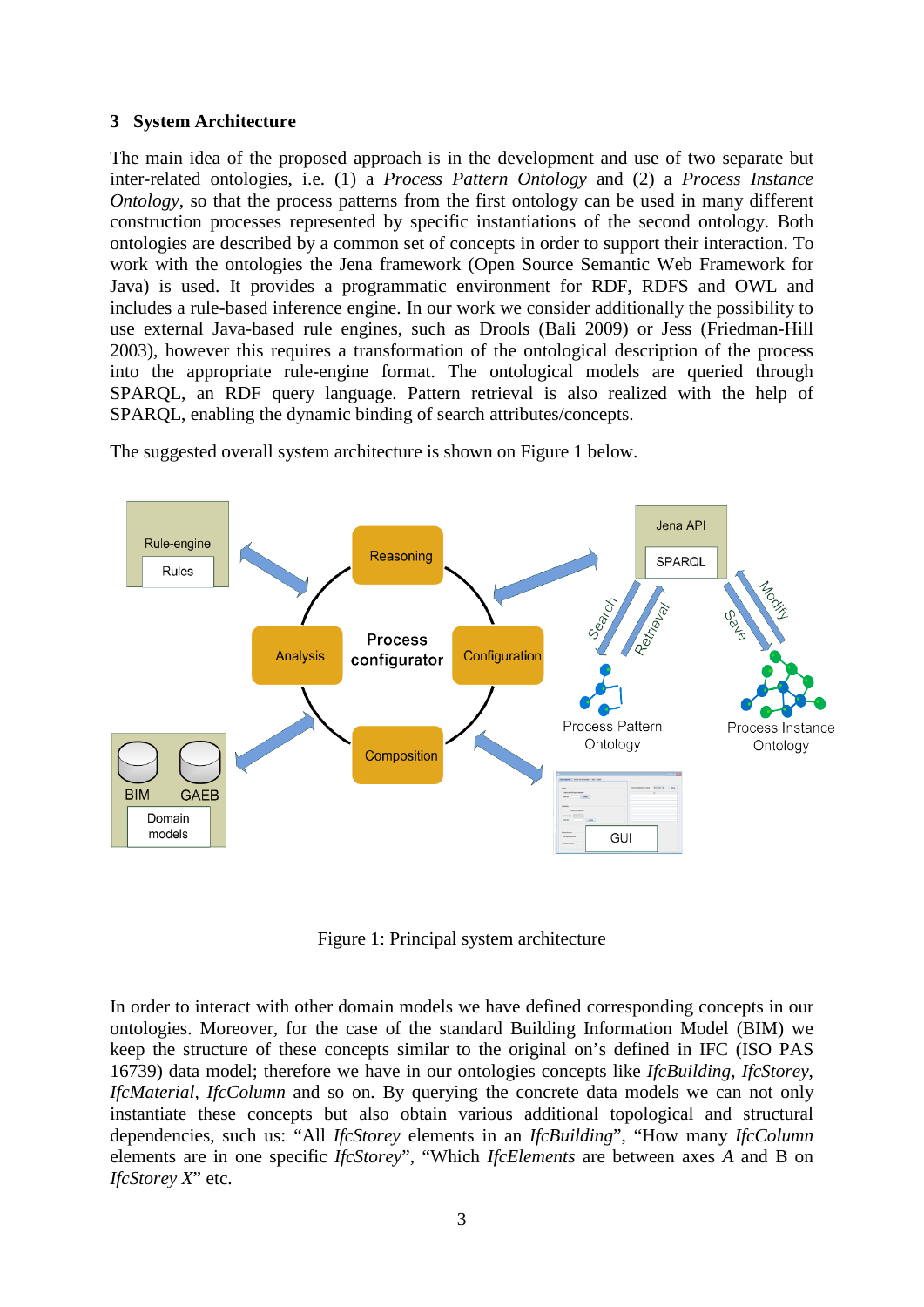### **3.1 Process Pattern Ontology**

The Process Pattern Ontology plays a superior role in the developed framework. The two main upper level concepts in this ontology are *Process* and *Object* (Figure 2).



Figure 2: *Process* and *Object* concepts with their major properties and inter-relations

*Process* is a base concept to model all kinds of production processes that are considered in our work. In order to build a process hierarchy, an object property *hasSubTask* can be used. Other object properties are used to create a process workflow (*hasNext* and *hasPrevious*) or to reference a certain Object (*hasObject*).

Process Pattern Ontology stores typical process prototypes that can be used multiple times as predefined modules. Each pattern is an instantiated individual of some specific process concept that contains information about required resources and all related sub processes. An example of such a pattern that describes the process of column production with a crane is shown on Figure 3 below.



Figure 3: Pattern of the example process . Column produce with a crane "(presented partially)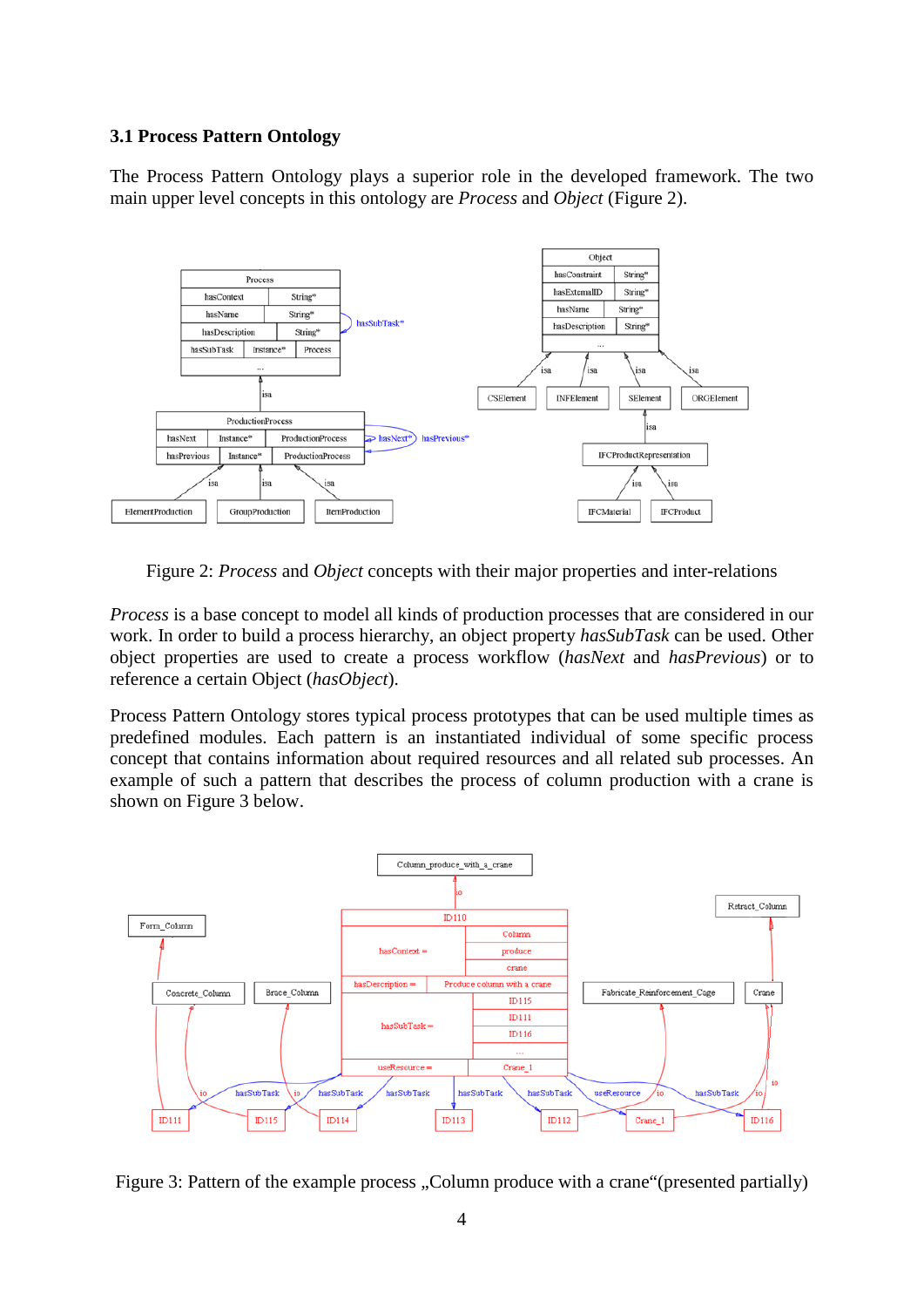Additionally, added meta-data information allows searching for the patterns and filtering them using certain conditions. Therefore we can search for the pattern that constructs some structural element using a specific building machine. An example for such a query is: "*Find all patterns that construct a column of some specific type with a crane*". As mentioned, to query our Process Pattern Ontology we use the SPARQL query language (W3C 2005). SPARQL support is available in the Jena framework and that allows us executing queries with the Jena API and integrating them in any Java application. Below is presented a simplified SPARQL query for the example mentioned above. This query uses four following variables:

- − *Variable1* defines the class of the object ("column" or "wall"),
- − *Variable2* defines the type of the object (for example "rounded column"),
- − *Variable3* defines the class of the building machine ("crane" or "pump"),
- − *Variable4* specify the type of the task ("produce" or "concrete").

```
PREFIX rdf: <http://www.w3.org/1999/02/22-rdf-syntax-ns#> 
PREFIX mf: <http://www.mefisto-bau.de/ontologies/ProcessPatternOntology.owl#>
SELECT ?uri 
WHERE { 
      ?uri mf:hasContext ?context.
      ?uri mf:useResource ?resource.
      ?uri mf:hasObject ?object.
      ?object rdf:type Variable1
      ?object mf:elementType Variable2
      ?resource rdf:type Variable3
     FILTER (REGEX(STR(?context), Variable4))
     }
```
The Process Pattern Ontology is intended to be used for configuring many construction processes and therefore it is stored in the relational database running on a database server. This approach allows simultaneous access to the ontology by a large number of users and also increases access speed and robustness of the system.

#### **3.2 Process Instance Ontology**

In comparison with the Process Pattern Ontology, the content of the Process Instance Ontology is unique for each modelled construction process. It stores concrete process descriptions and is uniquely populated with specific process assertions for each construction case. The Process Instance Ontology has the same class taxonomy as the Process Pattern Ontology, however its set of defined properties is extended by some additional data properties used for more qualitative description of the process workflow (like *hasDuration* or *hasCost*). Initially this ontology has no instances, because they are added sequentially at runtime during the configuration process. The instantiation process of this ontology is semi-automatic, because of the fact that we use already predefined pattern structures from the Process Pattern Ontology, it is necessary to set concrete object identifiers in certain cases. Some identifiers could be generated automatically, however references to a specific construction object or building machine has to be assigned manually. While the Process Pattern Ontology cannot be modified by the end user and serves only for the pattern search and retrieval, the Process Instance Ontology is constantly changing by adding new instances or relations between them. The process description can be later exported from the ontology into a XML document that could be used as an input data for simulation process. Both ontologies are specified using the OWL (W3C 2004) language in order to facilitate their use in service-oriented architectures.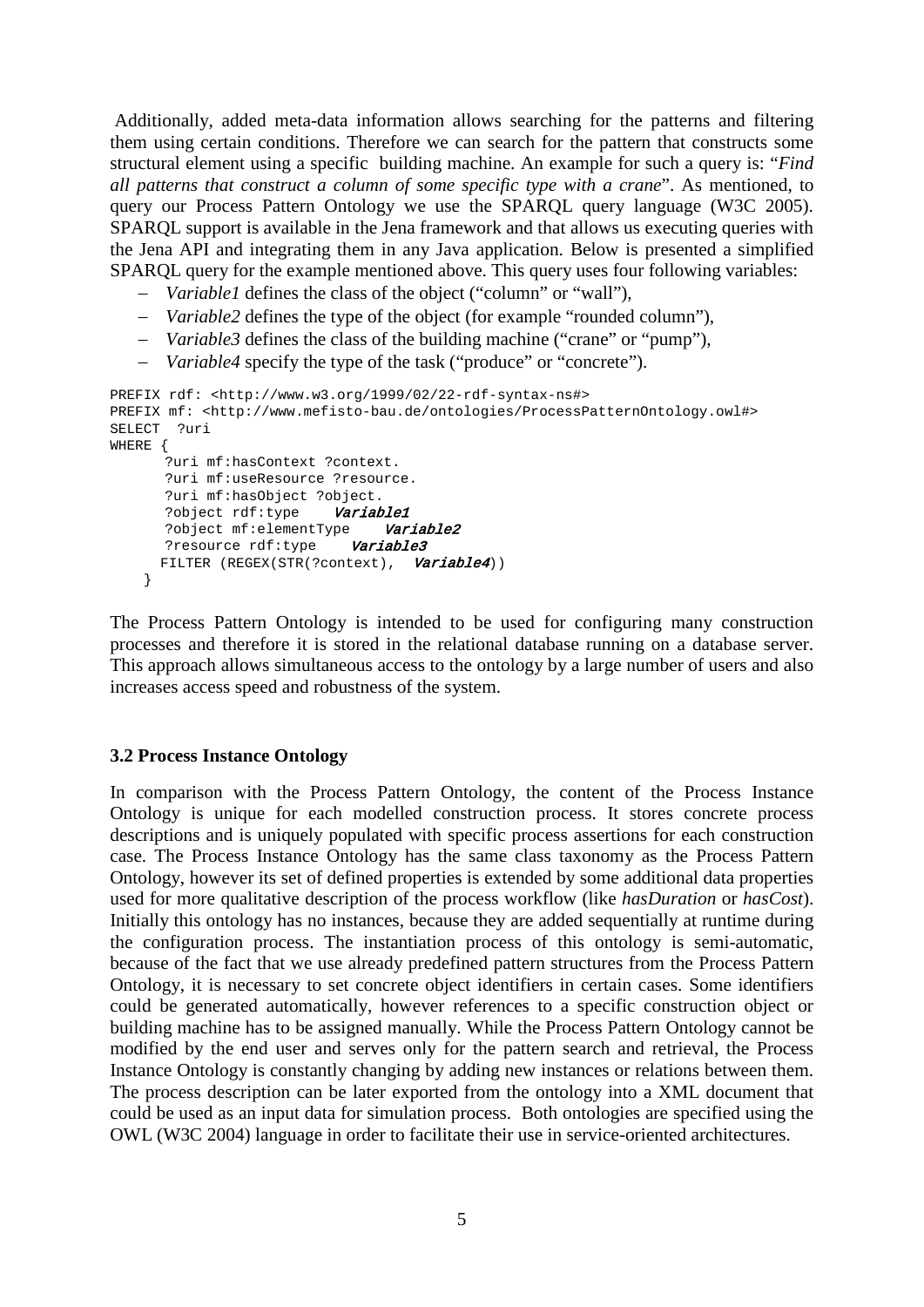### **3.3 Rules**

Due to the use of the ontological structure for the formalisation of construction process we have a possibility to apply a reasoning mechanism in order to check or modify the configured process. The use of rules allows us to set and then check some specific constructions constraints. Our first attempt was to use the Semantic Web Rule Language (SWRL), which is an expressive OWL-based rule language that allows writing rules that can be expressed in terms of OWL concepts and provides some basic reasoning support (W3C 2004b). However this reasoning support was not sufficient because SWRL provides monotonic inference only and therefore negation as failure and some other functionality are not supported. Moreover it is difficult to model advanced rule constructions and to introduce Java methods calls into SWRL rules and therefore the use of the general-purpose rule language was considered. For that purpose Drools, an open-sourced rules engine whose syntax supports more advanced rule constructs was chosen. Drools implements and extends the Rete algorithm (Forgy 1982) and is written and tailored for the Java language. The main technological challenge in using the general-purpose rule language is that an appropriate transformation from the ontological description into the rule-engine format is needed. Because of the fact that concepts from the ontology cannot be used directly for the facts base of the rule engine, the corresponding Java classes with appropriate set of properties were modelled. With the help of the Jena API these classes are instantiated with the corresponding individuals from the ontology. Moreover, only these ontological concepts, which are used in configuration rules, are transformed into the Java classes. The structure of the right hand side of the rule allows us to insert new facts in our working memory or execute some specific java method that could be used to write new information in the ontology. The suggested interaction between the rule engine and the Process Instance Ontology is presented on the Figure 4.



Figure 4: Interaction between the rule engine and the Process Instance Ontology

In our work rules are considered to be used for the two main purposes:

- Check specific construction constraints;
- Search for the possible process workflow and generate required relations.

One simple example of the rule that can check the consequence of the construction operations is presented below. The operation "Concrete a column" has to be performed after the operation "Form a column", if they both operate with the same element:

```
hasNext(x, y) \rightarrow hasFollowing(x, y)hasNext(x, y) \land hasNext(y, z) \rightarrow hasFollowing(x, z)\label{thm:convex} \textit{Concrete\_column(x)} \textit{A} has \textit{Object}(x,z) \textit{A} \textit{Form\_column(y)} \textit{A} has \textit{Object}(y,z) \textit{A} has \textit{Following}(x,y)\rightarrow System.output("Error Process:" + y + " must be performed before Process:"+x)
```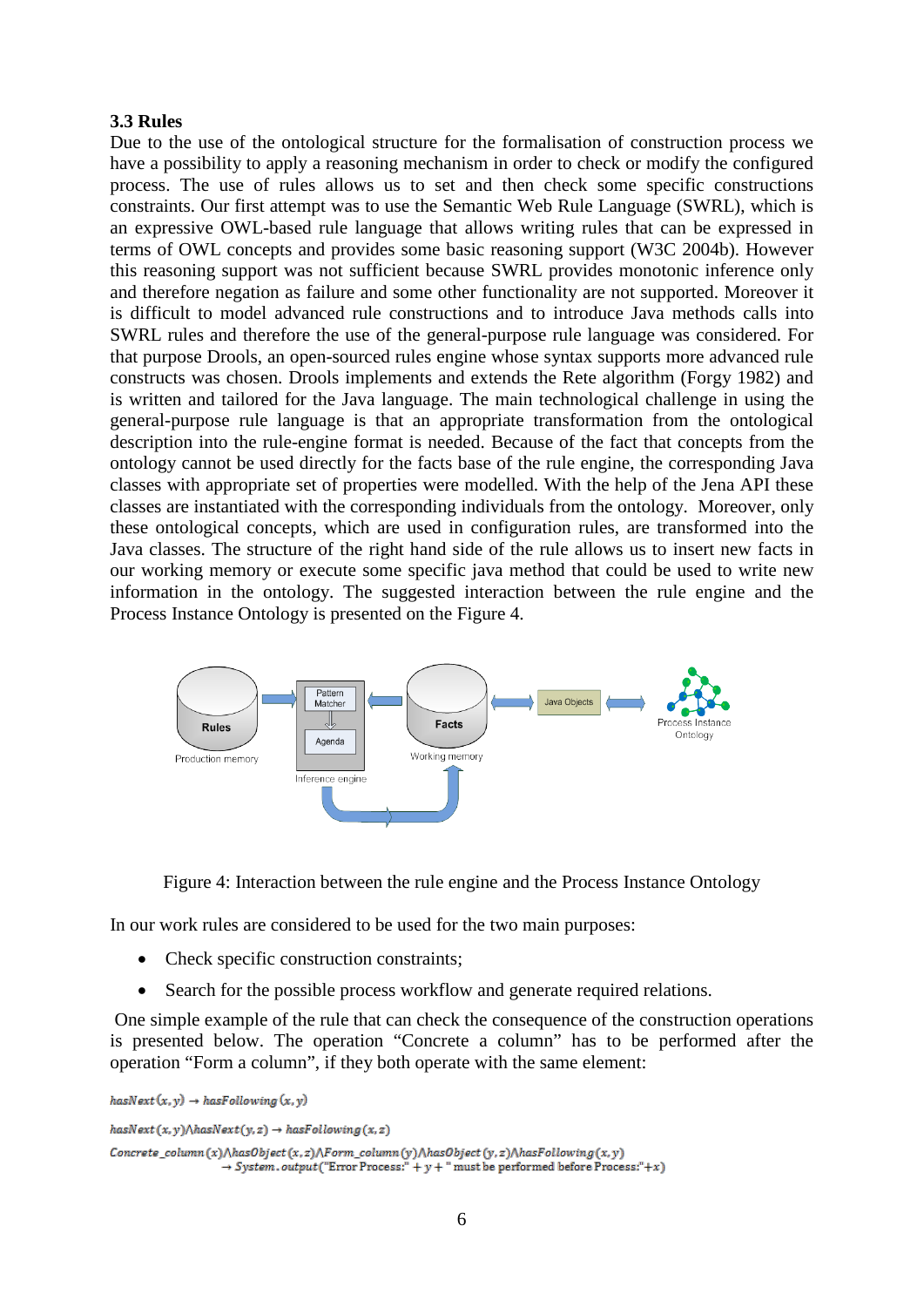Rules that generate process workflow are more complex and are themselves actually a set of rules. For example the rule "Construct walls before columns" provides few variants of the composition of the process submodules, where construction of the walls in one floor has to be performed before construction of the columns. This rule consists of a few subrules, where each of the subrule has its own priority for the execution.

## **4 Process Configurator and Use of the System**

For the current prototype we do not consider all building elements and limit us just to the subdomain "structural concrete works". The interaction between the ontologies and other components of the system is realized by a Java-based *Process Configurator*, which has the purpose to support top-down process planning whilst continuously considering respective building model data, as well as resources, equipment and overall strategic parameters. In the configuration process the user works with the graphical user interface of the Process Configurator (shown to the left on Figure 5). Ontology-based configuration of construction process in the Process Configurator consists of the following three principal steps:

- Construction of general models;
- Adapting the process model to the specific project context with the help of a knowledge base of process patterns (retrieval & adaptation step);
- Configuring the process model with the help of rules (configuration step).



![](_page_6_Figure_7.jpeg)

**Example high-rise building** 

![](_page_6_Figure_9.jpeg)

The entire configuration process is performed hierarchically. The user starts from the whole building and then details the process until it reaches building elements level. At the first step the user gets the required information from the Building Information Model and constructs general object and process models. These models contain only taxonomic information about the building and are used as basis for the further enrichments taking place at the following steps. For the BIM model standard IFC-based model data is used. For the example of a highrise building we used in our studies (shown to the right on Figure 5), the object model includes information about all storeys in the building with some of their attributes and contained storey elements. The taxonomic relations between the elements are modelled with